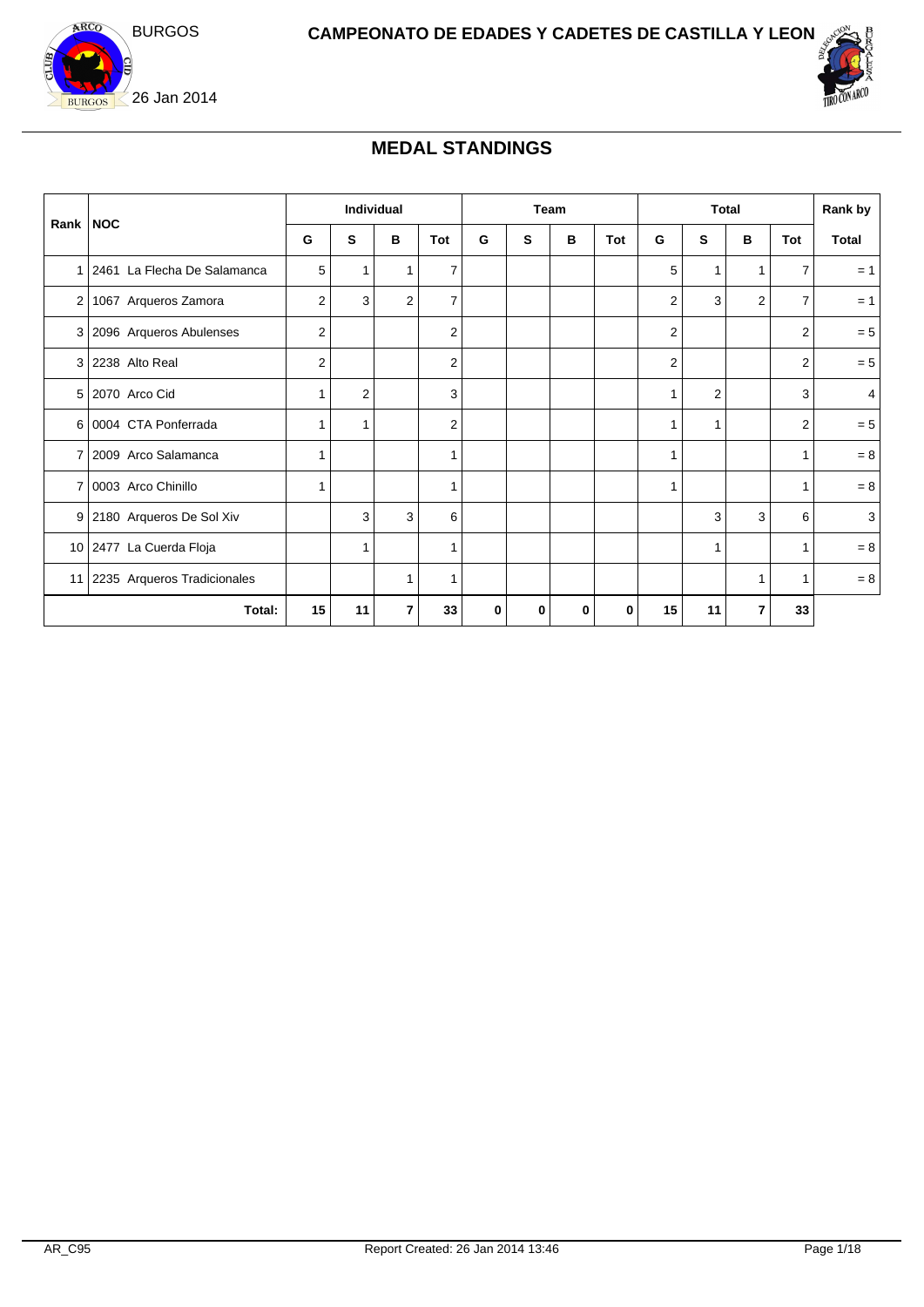



## **MEDALLISTS BY EVENT**

| <b>Event Name</b>              |                   | Date   Medal  | <b>Name</b>                    | <b>NOC</b>                  |
|--------------------------------|-------------------|---------------|--------------------------------|-----------------------------|
| RECURVO ARDILLA HOMBRE         | Sun 26 Jan GOLD   |               | <b>CAIDAS BLANCO Luis</b>      | 2096 Arqueros Abulenses     |
| RECURVO BENJAMIN HOMBRE        | Sun 26 Jan GOLD   |               | MOREIRA FERNANDEZ Adrian       | 1067 Arqueros Zamora        |
|                                |                   | <b>SILVER</b> | HERNANDEZ MADRUGA Mario        | 2180 Arqueros De Sol Xiv    |
|                                |                   | <b>BRONZE</b> | LORIENCCE LOPEZ Sergio         | 1067 Arqueros Zamora        |
| RECURVO BENJAMIN MUJER         | Sun 26 Jan GOLD   |               | <b>BLAZQUEZ PEREZ Lucia</b>    | 2096 Arqueros Abulenses     |
|                                |                   | <b>SILVER</b> | PEREZ GUINALDO Nerea           | 2477 La Cuerda Floja        |
| COMPUESTO BENJAMIN HOMBRE      | Sun 26 Jan GOLD   |               | <b>GONZALEZ MANUEL Hector</b>  | 0004 CTA Ponferrada         |
|                                |                   | <b>SILVER</b> | <b>MARTIN CARMONA Mario</b>    | 1067 Arqueros Zamora        |
| <b>COMPUESTO BENJMIN MUJER</b> | Sun 26 Jan GOLD   |               | <b>TORRALBA ANDRES Galatea</b> | 2238 Alto Real              |
| RECURVO ALEVIN HOMBRE          | Sun 26 Jan GOLD   |               | ALVAREZ RODRIGUEZ Jorge        | 1067 Arqueros Zamora        |
|                                |                   | <b>SILVER</b> | <b>ESCUDERO OLLERO Marcos</b>  | 2461 La Flecha De Salamanca |
|                                |                   | <b>BRONZE</b> | FERNANDEZ SANCHEZ Alvaro       | 2461 La Flecha De Salamanca |
| RECURVO ALEVIN MUJER           | Sun 26 Jan GOLD   |               | <b>BLAZQUEZ MATEOS Jimena</b>  | 2461 La Flecha De Salamanca |
|                                |                   | <b>SILVER</b> | <b>ANTON ACHA Natalia</b>      | 2070 Arco Cid               |
|                                |                   | <b>BRONZE</b> | RODRIGUEZ LUCAS Isabel         | 2180 Arqueros De Sol Xiv    |
| <b>COMPUESTO ALEVIN HOMBRE</b> | Sun 26 Jan GOLD   |               | <b>BASTIAN SERRANO Pablo</b>   | 0003 Arco Chinillo          |
|                                |                   | <b>SILVER</b> | SAN MARTIN ARTEAGA Ian         | 2070 Arco Cid               |
| <b>COMPUESTO ALEVIN MUJER</b>  | Sun 26 Jan   GOLD |               | <b>CHAMARRO Eva</b>            | 2238 Alto Real              |
|                                |                   | <b>SILVER</b> | <b>SUTIL DOMINGUEZ Lucia</b>   | 0004 CTA Ponferrada         |
| RECURVO INFANTIL HOMBRE        | Sun 26 Jan GOLD   |               | SOSA HERNANDEZ Alejandro       | 2461 La Flecha De Salamanca |
|                                |                   | <b>SILVER</b> | <b>GALVAN HORMIAS Samuel</b>   | 1067 Arqueros Zamora        |
|                                |                   | <b>BRONZE</b> | PRADA RODRIGO Luis             | 1067 Arqueros Zamora        |
| RECURVO INFANTIL MUJER         | Sun 26 Jan GOLD   |               | GARROTE DE BARROS Angela       | 2461 La Flecha De Salamanca |
|                                |                   | <b>SILVER</b> | RODRIGUEZ ROJO Nerea           | 2180 Arqueros De Sol Xiv    |
|                                |                   | <b>BRONZE</b> | ARRANZ POLLINO Maria           | 2235 Arqueros Tradicionales |
| COMPUESTO INFANTIL HOMBRE      | Sun 26 Jan GOLD   |               | MARTIN DE LA FUENTE Pablo      | 2070 Arco Cid               |
| RECURVO CADETE HOMBRE          | Sun 26 Jan GOLD   |               | JASPE GONZALEZ Victor          | 2009 Arco Salamanca         |
|                                |                   | <b>SILVER</b> | ARTIME MONTERO Alvaro          | 1067 Arqueros Zamora        |
|                                |                   | <b>BRONZE</b> | <b>IGLESIAS MARTIN Carlos</b>  | 2180 Arqueros De Sol Xiv    |
| RECURVO CADETE MUJER           | Sun 26 Jan GOLD   |               | <b>GARROTE DE BARROS Alba</b>  | 2461 La Flecha De Salamanca |
|                                |                   | <b>SILVER</b> | <b>IGLESIAS HERNANDEZ Eva</b>  | 2180 Arqueros De Sol Xiv    |
|                                |                   | <b>BRONZE</b> | RODRIGUEZ LUCAS Lucia          | 2180 Arqueros De Sol Xiv    |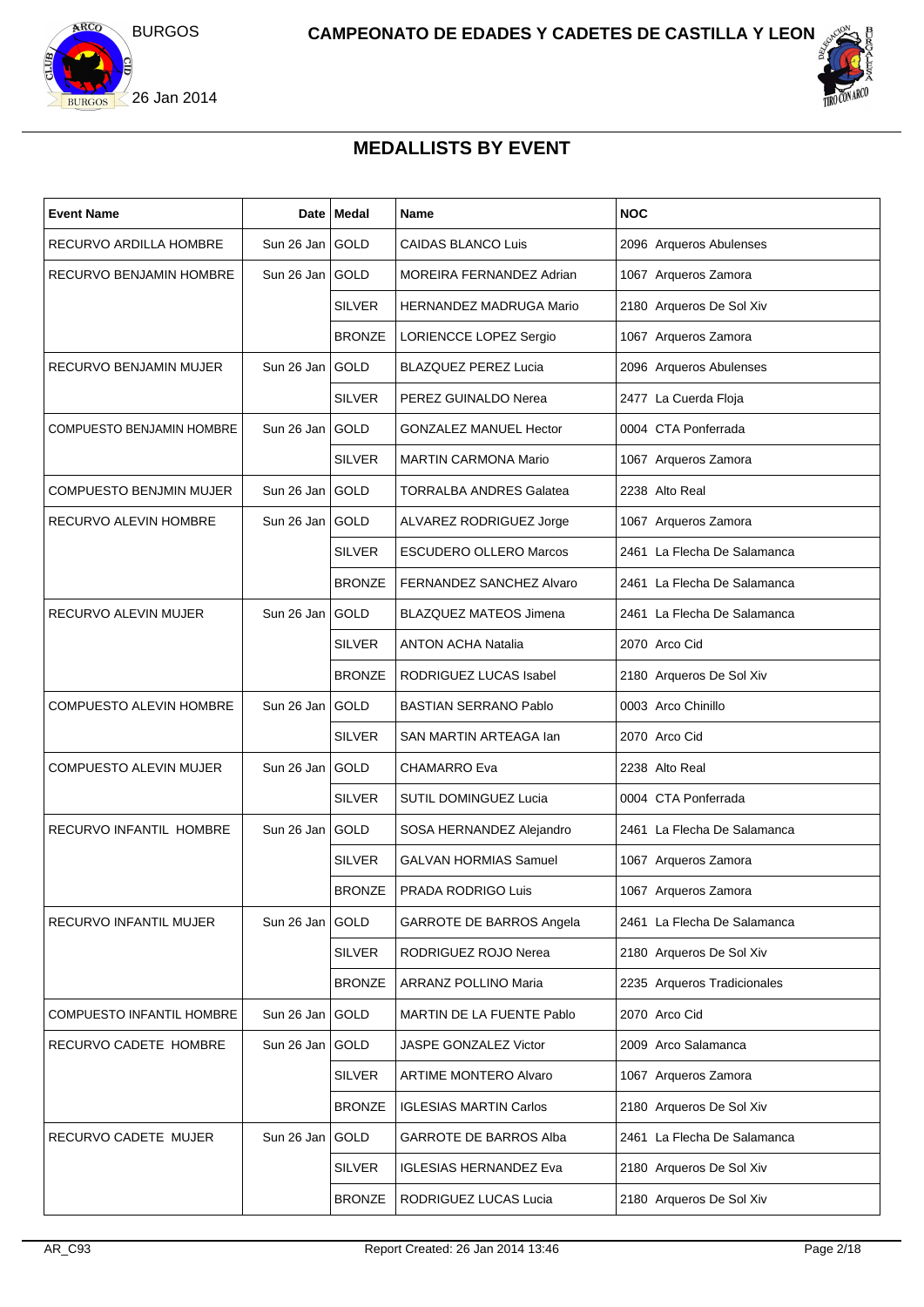



### **MEDALLISTS BY EVENT**

| <b>Event Name</b>           |                   | Date   Medal | Name                     | NOC                          |
|-----------------------------|-------------------|--------------|--------------------------|------------------------------|
| l CADETE COMPUESTO HOMBRE I | Sun 26 Jan   GOLD |              | FERNANDEZ SANCHEZ Sergio | 12461 La Flecha De Salamanca |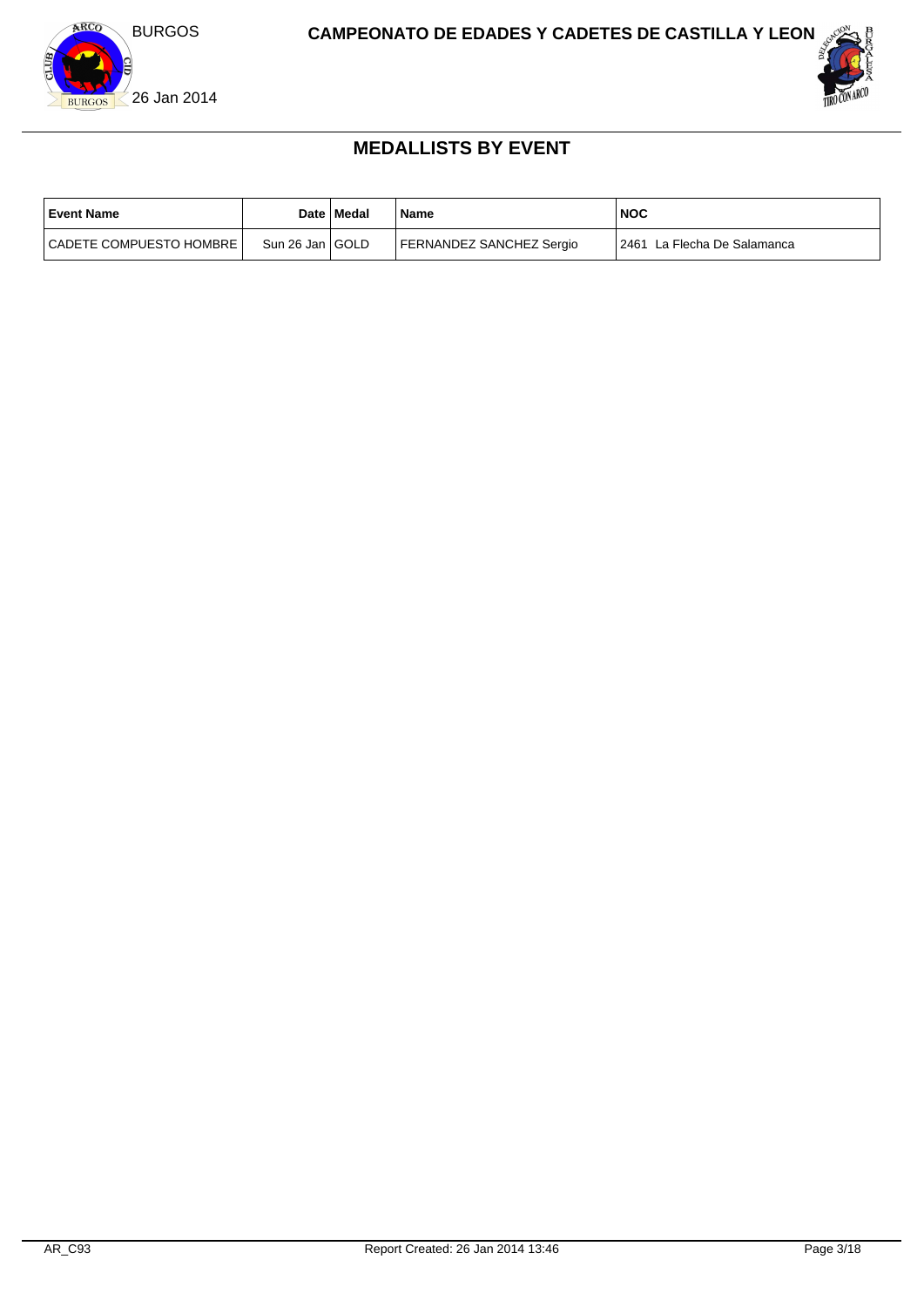



# **ENTRIES BY COUNTRY**

| <b>NOC</b> | Country                   | Name                                                         | Date of Birth Back No.     |              | Event                                                             |
|------------|---------------------------|--------------------------------------------------------------|----------------------------|--------------|-------------------------------------------------------------------|
| 0000       | ORION-PALENCIA            | MEDIAVILLA CARRANCIO Adrian                                  |                            | 007C         | RECURVO ALEVIN HOMBRE                                             |
| 0003       | <b>ARCO CHINILLO</b>      | <b>BASTIAN SERRANO Pablo</b><br><b>BSTIAN SERRANO Sandra</b> | 11 Feb 2003                | 004D<br>018D | <b>COMPUESTO ALEVIN HOMBRE</b><br>RECURVO CADETE MUJER            |
|            |                           |                                                              |                            |              |                                                                   |
| 0004       | <b>CTA PONFERRADA</b>     | <b>GONZALEZ MANUEL Hector</b><br>SUTIL DOMINGUEZ Lucia       | 29 Jul 2003                | 003C<br>004B | <b>COMPUESTO BENJAMIN HOMBRE</b><br><b>COMPUESTO ALEVIN MUJER</b> |
| 1067       | ARQUEROS ZAMORA           | ALVAREZ RODRIGUEZ Jorge                                      | 20 Nov 2002                | 007A         | RECURVO ALEVIN HOMBRE                                             |
|            |                           | <b>ARTIME MONTERO Alvaro</b>                                 | 03 Jan 1997                | 015C         | RECURVO CADETE HOMBRE                                             |
|            |                           | <b>CABRERO DELGADO Marccos</b>                               |                            | 007B         | RECURVO ALEVIN HOMBRE                                             |
|            |                           | <b>CRIADO REGO Sara</b>                                      | 03 Jan 2003                | 009B         | RECURVO ALEVIN MUJER                                              |
|            |                           | <b>GALVAN HORMIAS Samuel</b>                                 | 11 May 2000                | 012A         | RECURVO INFANTIL HOMBRE                                           |
|            |                           | GONZALEZ FERNANDEZ Monica                                    | 21 Oct 2000                | 014B         | Recurve Bow INFANTIL MUJER                                        |
|            |                           | <b>GONZALEZ GARRIDO Raquel</b>                               | 28 Mar 2002                | 009A         | RECURVO ALEVIN MUJER                                              |
|            |                           | <b>INSUA HERRERA Marta</b>                                   |                            | 002D         | Recurve Bow BENJAMIN MUJER                                        |
|            |                           | LORIENCCE LOPEZ Sergio                                       |                            | 002A         | RECURVO BENJAMIN HOMBRE                                           |
|            |                           | <b>MARTIN CARMONA Mario</b>                                  | 21 Jul 2004                | 003B         | <b>COMPUESTO BENJAMIN HOMBRE</b>                                  |
|            |                           | MOREIRA FERNANDEZ Adrian                                     |                            | 001D         | RECURVO BENJAMIN HOMBRE                                           |
|            |                           | PRADA RODRIGO Luis                                           | 24 Jan 2001                | 011D         | RECURVO INFANTIL HOMBRE                                           |
|            |                           | SASTRE GONZALEZ Javier                                       | 03 Mar 1997                | 015B         | RECURVO CADETE HOMBRE                                             |
|            |                           | <b>VAQUERO PRIETO Gonzalo</b>                                | 23 Sep 1997                | 016B         | RECURVO CADETE HOMBRE                                             |
| 1146       | <b>CASA ASTURIAS LEON</b> | <b>SANTOS CUBILLO Jairo</b>                                  | 16 Oct 1999                | 015D         | RECURVO CADETE HOMBRE                                             |
| 2009       | ARCO SALAMANCA            | JASPE GONZALEZ Victor                                        | 04 May 1999                | 016A         | RECURVO CADETE HOMBRE                                             |
| 2033       | ATALAYA                   | MORUJO MARUGAN Cesar                                         | 13 Mar 2002                | 006C         | RECURVO ALEVIN HOMBRE                                             |
| 2070       | ARCO CID                  | <b>ANTON ACHA Natalia</b>                                    | 12 Jul 2002                | 008C         | RECURVO ALEVIN MUJER                                              |
|            |                           | <b>BEATO JUAREZ Daniel</b>                                   | 30 Jan 2002                | 005B         | RECURVO ALEVIN HOMBRE                                             |
|            |                           | CARCEDO LARA Albar                                           | 24 May 2004                | 001C         | RECURVO BENJAMIN HOMBRE                                           |
|            |                           | <b>GARCIA ARNAIZ Raul</b>                                    | 04 Apr 2002                | 006A         | RECURVO ALEVIN HOMBRE                                             |
|            |                           | <b>GARCIA HINOJAL Manuel</b>                                 | 09 Aug 2000                | 011A         | RECURVO INFANTIL HOMBRE                                           |
|            |                           | MARTIN DE LA FUENTE Pablo                                    |                            | 010A         | COMPUESTO INFANTIL HOMBRE                                         |
|            |                           | MERINO IBAÑEZ Guillermo                                      |                            | 012B         | RECURVO INFANTIL HOMBRE                                           |
|            |                           | <b>MORENO GARCIA Lucia</b>                                   | 09 Apr 2002                | 009C         | RECURVO ALEVIN MUJER                                              |
|            |                           | PERAITA OLALLA Laura                                         | 20 May 2000                | 013B         | RECURVO INFANTIL MUJER                                            |
|            |                           | QUEVEDO BAYONA Itziar                                        | 17 Apr 1998                | 019B         | RECURVO CADETE MUJER                                              |
|            |                           | SAN MARTIN ARTEAGA Ian                                       | 29 Mar 2003                | 004C         | <b>COMPUESTO ALEVIN HOMBRE</b>                                    |
|            |                           | SAN MARTIN IZARA Carolina                                    | 05 Dec 2002                | 008D         | RECURVO ALEVIN MUJER                                              |
|            |                           | SANTIAGO GONZALEZ Ruben                                      |                            | 008A         | RECURVO ALEVIN HOMBRE                                             |
|            |                           | VALIENTE AYALA Raul                                          |                            | 012C         | Recurve Bow INFANTIL HOMBRE                                       |
| 2096       | ARQUEROS ABULENSES        | <b>BLAZQUEZ PEREZ Lucia</b>                                  |                            | 002B         | RECURVO BENJAMIN MUJER                                            |
|            |                           | CAIDAS BLANCO Luis                                           | 12 Feb 2008                | 001A         | RECURVO ARDILLA HOMBRE                                            |
|            |                           | DEL NOGAL MARTIN Juan                                        | 10 Jul 2003                | 005C         | RECURVO ALEVIN HOMBRE                                             |
|            |                           | GONZALEZ LINCERO Angela                                      | 13 Nov 1997                | 017B         | RECURVO CADETE MUJER                                              |
|            |                           | LUMBRERAS GARCIA Juan Antonio                                | 25 May 2000                | 010C         | RECURVO INFANTIL HOMBRE                                           |
|            |                           | PORTERO SUAREZ Jaume P                                       | 21 Jun 2000                | 010B         | RECURVO INFANTIL HOMBRE                                           |
|            |                           | SAEZ SERRANO Elia                                            |                            | 013D         | RECURVO INFANTIL MUJER                                            |
|            |                           |                                                              |                            |              |                                                                   |
| 2180       | ARQUEROS DE SOL XIV       | <b>BERMEJO VEGAS Daniel</b>                                  | 14 Apr 1999                | 016C         | RECURVO CADETE HOMBRE                                             |
|            |                           | HERNANDEZ MADRUGA Diego                                      | 29 Jan 2003                | 005A         | Recurve Bow ALEVIN HOMBRE                                         |
|            |                           | HERNANDEZ MADRUGA Mario                                      | 09 Nov 2004                | 001B         | RECURVO BENJAMIN HOMBRE                                           |
|            |                           | <b>IGLESIAS HERNANDEZ Eva</b>                                | 26 May 1998                | 018C         | RECURVO CADETE MUJER                                              |
|            |                           | <b>IGLESIAS MARTIN Carlos</b>                                | 05 Jul 1999                | 016D         | RECURVO CADETE HOMBRE                                             |
|            |                           | IGLESIAS MATIN Maria Vega                                    | 22 Jul 2001                | 014C<br>019A | RECURVO INFANTIL MUJER                                            |
|            |                           | MEDIAVILLA CARRANCIO Alicia                                  |                            | 009D         | RECURVO CADETE MUJER                                              |
|            |                           | RODRIGUEZ LUCAS Isabel                                       | 27 Apr 2002                | 019C         | RECURVO ALEVIN MUJER<br>RECURVO CADETE MUJER                      |
|            |                           | RODRIGUEZ LUCAS Lucia<br>RODRIGUEZ ROJO Nerea                | 01 Nov 1999<br>12 Feb 2000 | 014D         | RECURVO INFANTIL MUJER                                            |
|            |                           | SANCHEZ CORRALES Lucia                                       | 23 Sep 1999                | 019D         | RECURVO CADETE MUJER                                              |
|            |                           | SANCHEZ CORRALES Pablo Enrique                               | 08 Jan 2003                | 007D         | RECURVO ALEVIN HOMBRE                                             |
|            |                           |                                                              |                            |              |                                                                   |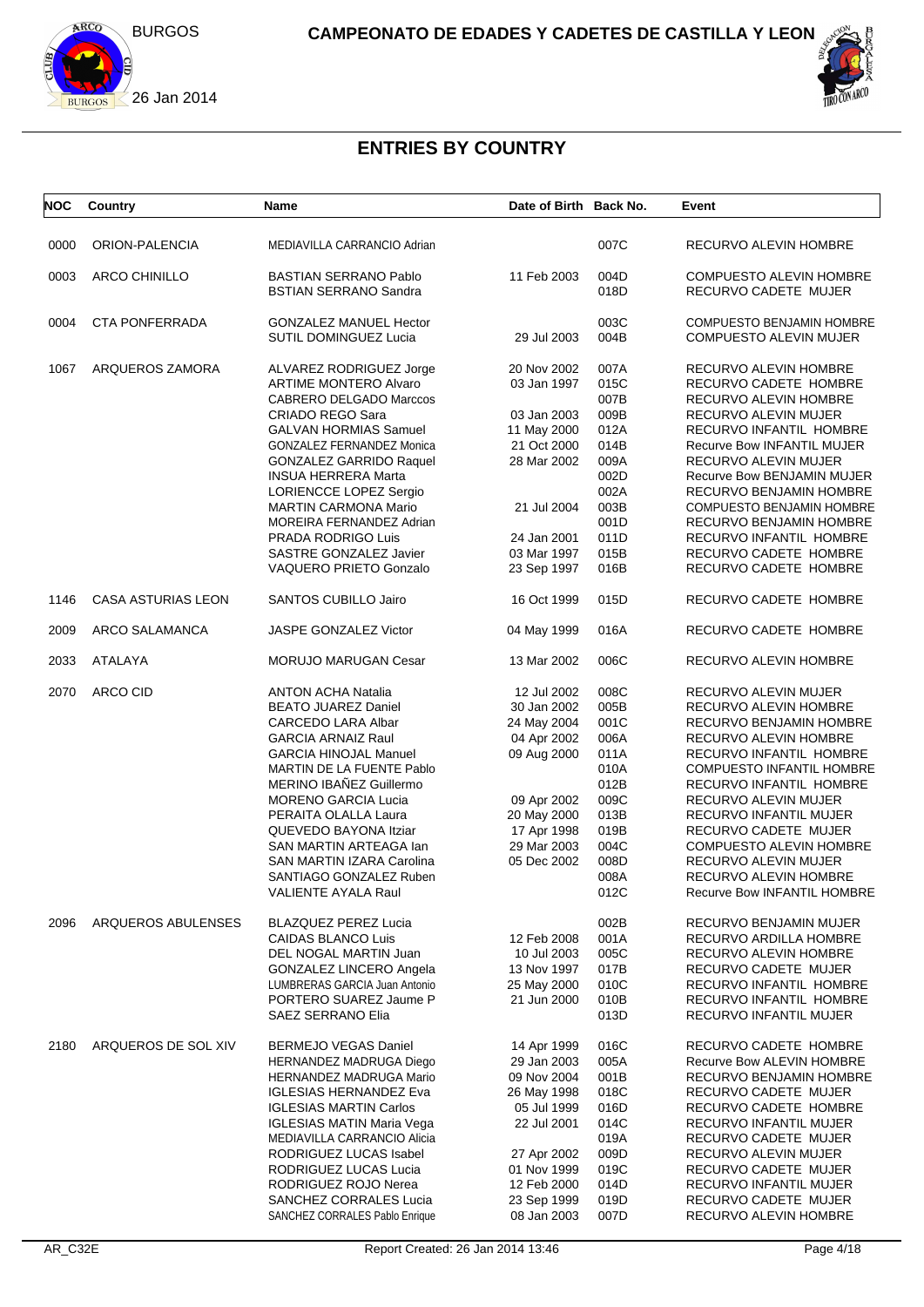



# **ENTRIES BY COUNTRY**

| <b>NOC</b> | Country                                     | <b>Name</b>                                   | Date of Birth Back No. |      | Event                              |
|------------|---------------------------------------------|-----------------------------------------------|------------------------|------|------------------------------------|
|            |                                             |                                               |                        |      |                                    |
| 2235       | ARQUEROS TRADICIONALES ARRANZ POLLINO Maria |                                               |                        | 014A | RECURVO INFANTIL MUJER             |
|            |                                             | <b>ENCINAS MERINO Alex</b>                    | 08 Apr 2001            | 011B | <b>Recurve Bow INFANTIL HOMBRE</b> |
|            |                                             | ROMAN GONZALEZ Angel                          | 17 Oct 2001            | 011C | RECURVO INFANTIL HOMBRE            |
| 2238       | <b>ALTO REAL</b>                            | <b>CHAMARRO Eva</b>                           |                        | 004A | <b>COMPUESTO ALEVIN MUJER</b>      |
|            |                                             | <b>CHAMARRO Sara</b>                          |                        | 013A | <b>RECURVO INFANTIL MUJER</b>      |
|            |                                             | <b>TORRALBA ANDRES Galatea</b>                | 25 Oct 2004            | 003A | <b>COMPUESTO BENJMIN MUJER</b>     |
| 2461       |                                             | LA FLECHA DE SALAMANCA BLAZQUEZ MATEOS Jimena | 05 Apr 2003            | 008B | RECURVO ALEVIN MUJER               |
|            |                                             | <b>BLAZQUEZ MATEOS Maria</b>                  | 06 Oct 1999            | 017D | <b>RECURVO CADETE MUJER</b>        |
|            |                                             | <b>CASTILLO BERCIANO Victor</b>               |                        | 006D | Recurve Bow ALEVIN HOMBRE          |
|            |                                             | <b>ESCUDERO OLLERO Marcos</b>                 | 16 Apr 2002            | 006B | <b>RECURVO ALEVIN HOMBRE</b>       |
|            |                                             | FERNANDEZ GONZALEZ Eva                        | 05 Apr 1999            | 018A | <b>RECURVO CADETE MUJER</b>        |
|            |                                             | FERNANDEZ SANCHEZ Alvaro                      | 09 Aug 2002            | 005D | RECURVO ALEVIN HOMBRE              |
|            |                                             | FERNANDEZ SANCHEZ Sergio                      | 01 Mar 1997            | 015A | CADETE COMPUESTO HOMBRE            |
|            |                                             | <b>GARROTE DE BARROS Alba</b>                 | 07 Sep 1999            | 018B | RECURVO CADETE MUJER               |
|            |                                             | <b>GARROTE DE BARROS Angela</b>               | 08 Dec 2001            | 013C | <b>RECURVO INFANTIL MUJER</b>      |
|            |                                             | SOSA HERNANDEZ Alejandro                      | 26 Jun 2001            | 010D | RECURVO INFANTIL HOMBRE            |
| 2477       | LA CUERDA FLOJA                             | <b>GONZALEZ GAZTELU Maria</b>                 | 26 Oct 1999            | 017A | RECURVO CADETE MUJER               |
|            |                                             | <b>HERNANDEZ ROLLAN Lucia</b>                 | 29 Nov 1998            | 017C | RECURVO CADETE MUJER               |
|            |                                             | PEREZ GUINALDO Nerea                          | 29 Apr 2004            | 002C | RECURVO BENJAMIN MUJER             |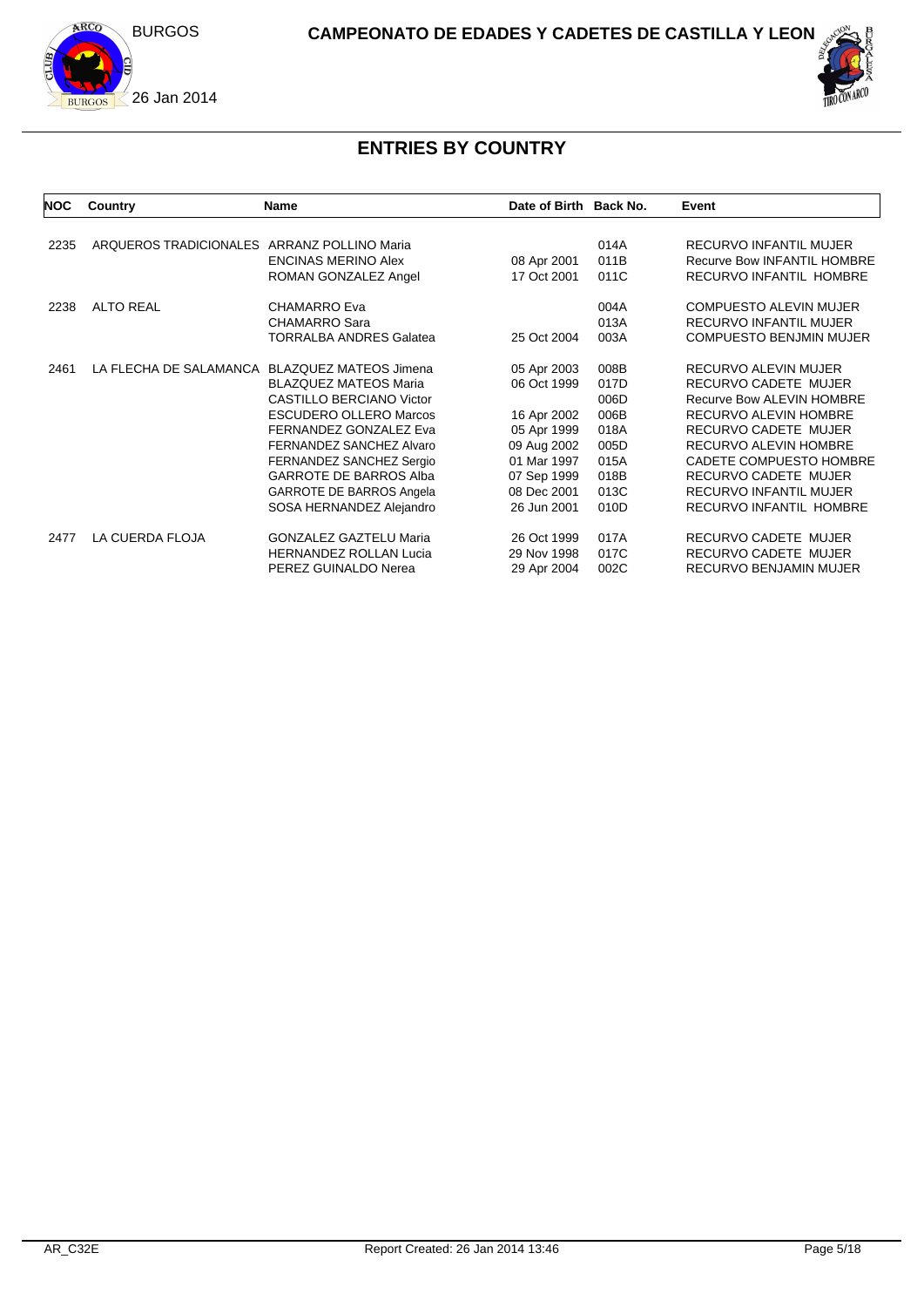

| Rk             | <b>Name</b>                   | <b>NOC</b> |                        | <b>RR</b> Score<br>Rank | 1/4 | 1/2 | <b>Finals</b> |
|----------------|-------------------------------|------------|------------------------|-------------------------|-----|-----|---------------|
|                | SOSA HERNANDEZ Alejandro      | 2461       | La Flecha De Salamanca | 491<br>/05              |     | 5   | 6             |
| 2              | <b>GALVAN HORMIAS Samuel</b>  | 1067       | Arqueros Zamora        | 517 /02                 | 6   | 5   |               |
| 3              | PRADA RODRIGO Luis            | 1067       | Arqueros Zamora        | 522 /01                 | 6   | 5   |               |
| $\overline{4}$ | ROMAN GONZALEZ Angel          | 2235       | Arqueros Tradicionales | 514 /03                 | 6   | 5   |               |
| 5              | PORTERO SUAREZ Jaume P        | 2096       | Arqueros Abulenses     | 506 /04                 |     | (0) |               |
| 6              | <b>GARCIA HINOJAL Manuel</b>  | 2070       | Arco Cid               | 364 / 07                | 0   | (0) |               |
| 6              | LUMBRERAS GARCIA Juan Antonio | 2096       | Arqueros Abulenses     | 335 /08                 | 0   | (0) |               |
| 6              | MERINO IBAÑEZ Guillermo       | 2070       | Arco Cid               | 384 / 06                | 0   | (0) |               |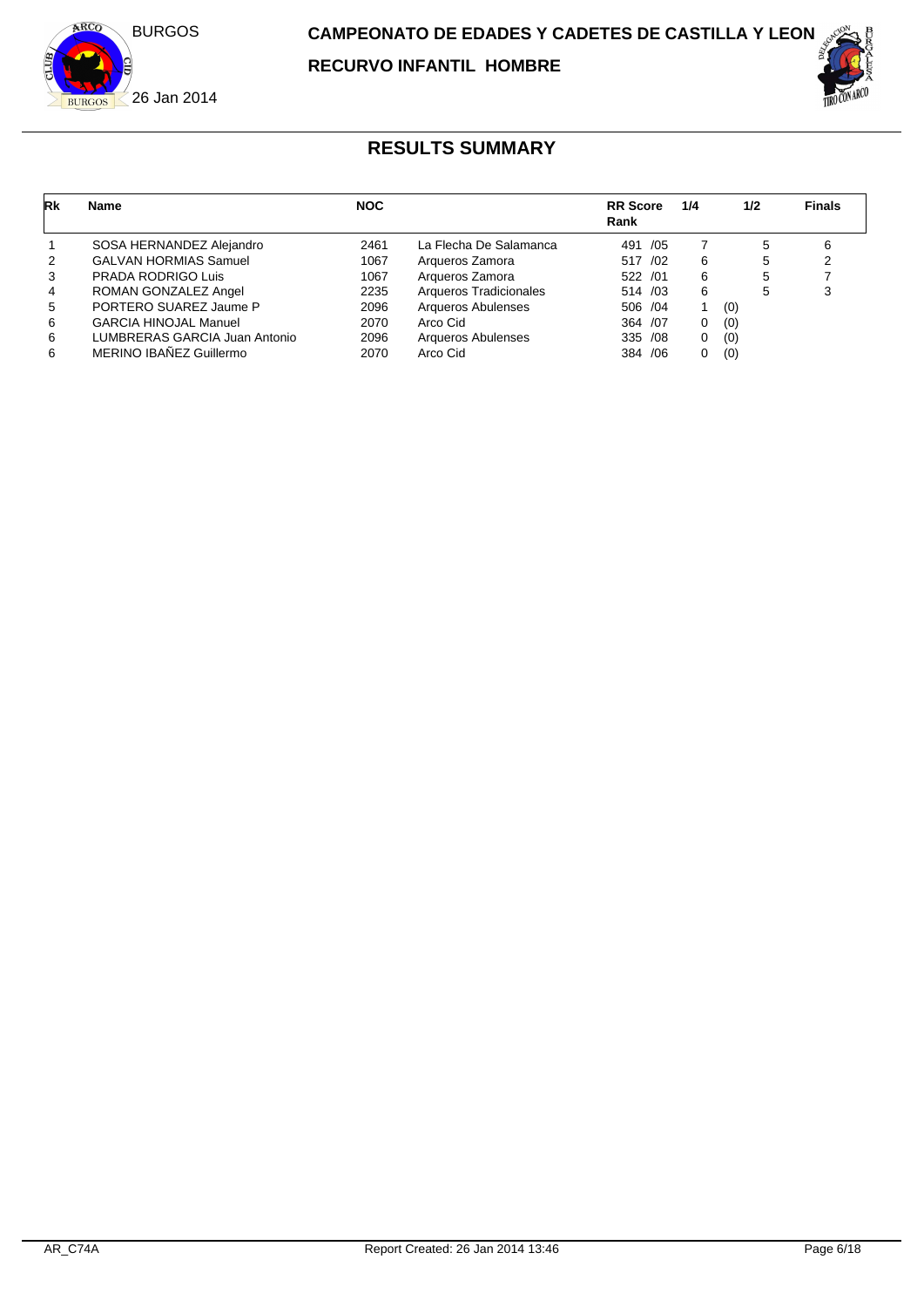

**RECURVO INFANTIL MUJER**



| Rk             | <b>Name</b>                      | <b>NOC</b> |                           | <b>RR</b> Score<br>Rank | 1/2 | <b>Finals</b> |
|----------------|----------------------------------|------------|---------------------------|-------------------------|-----|---------------|
| $\mathbf{1}$   | <b>GARROTE DE BARROS Angela</b>  | 2461       | La Flecha De Salamanca    | 540 /02                 | 6   |               |
| 2              | RODRIGUEZ ROJO Nerea             | 2180       | Arqueros De Sol Xiv       | 544 / 01                | 6   |               |
| 3              | ARRANZ POLLINO Maria             | 2235       | Arqueros Tradicionales    | 489 / 04                | 2   | 6             |
| $\overline{4}$ | PERAITA OLALLA Laura             | 2070       | Arco Cid                  | 535 /03                 | 0   |               |
| 5              | CHAMARRO Sara                    | 2238       | Alto Real                 | 464 / 05                |     |               |
| 6              | <b>IGLESIAS MATIN Maria Vega</b> | 2180       | Arqueros De Sol Xiv       | 435 /06                 |     |               |
|                | <b>SAEZ SERRANO Elia</b>         | 2096       | <b>Arqueros Abulenses</b> | /07<br>427              |     |               |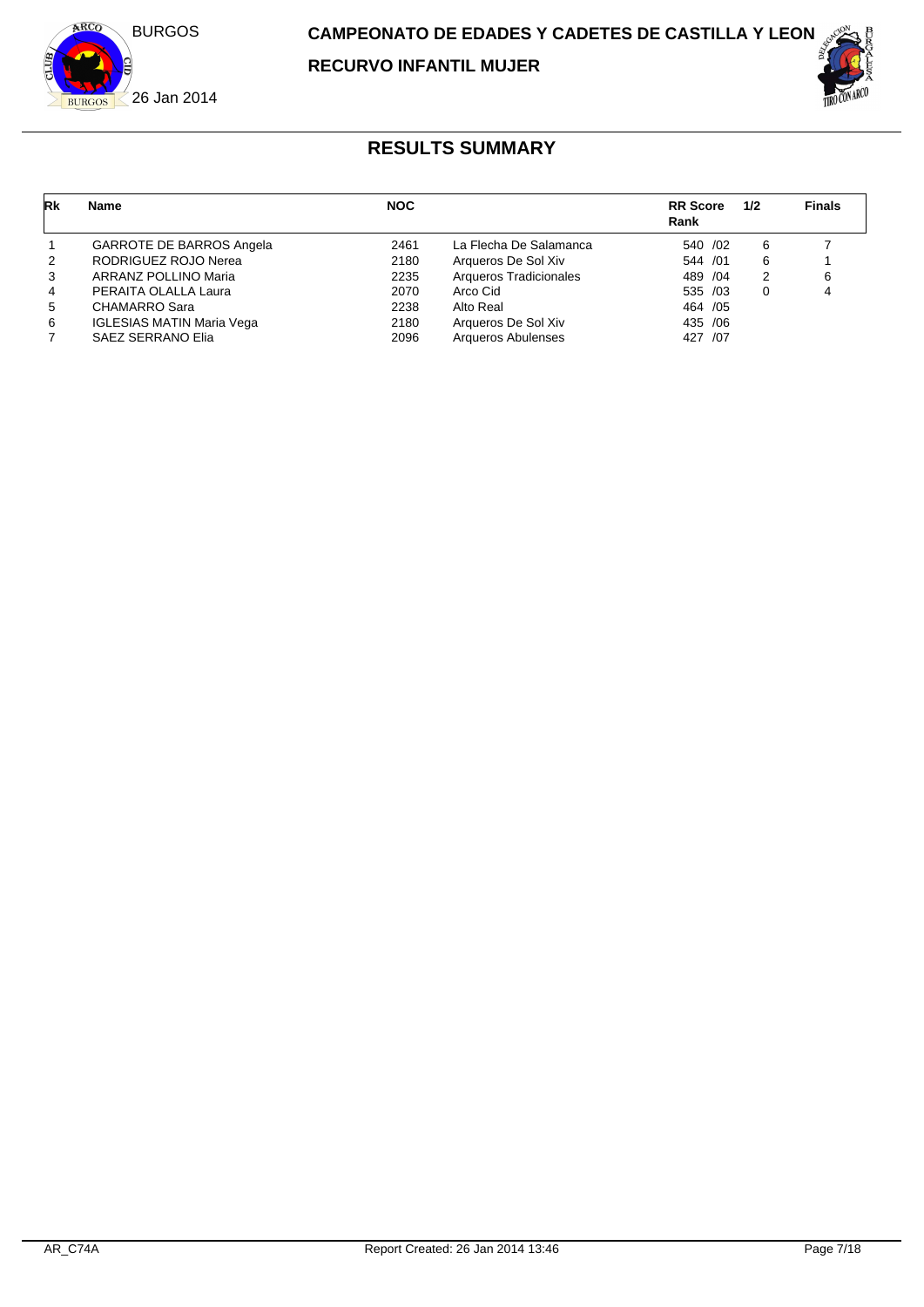

| Rk | <b>Name</b>                   | <b>NOC</b> |                     | <b>RR</b> Score<br>Rank | 1/2 | <b>Finals</b> |
|----|-------------------------------|------------|---------------------|-------------------------|-----|---------------|
|    | JASPE GONZALEZ Victor         | 2009       | Arco Salamanca      | 497 /02                 | 6   |               |
| 2  | ARTIME MONTERO Alvaro         | 1067       | Arqueros Zamora     | 485 /04                 | 5   |               |
| 3  | <b>IGLESIAS MARTIN Carlos</b> | 2180       | Arqueros De Sol Xiv | 509 /01                 | 5   |               |
| 4  | VAQUERO PRIETO Gonzalo        | 1067       | Arqueros Zamora     | 490 /03                 | 2   |               |
| 5  | SASTRE GONZALEZ Javier        | 1067       | Arqueros Zamora     | 454 / 05                |     |               |
| 6  | <b>BERMEJO VEGAS Daniel</b>   | 2180       | Arqueros De Sol Xiv | 450 / 06                |     |               |
|    | <b>SANTOS CUBILLO Jairo</b>   | 1146       | Casa Asturias Leon  | 310 /07                 |     |               |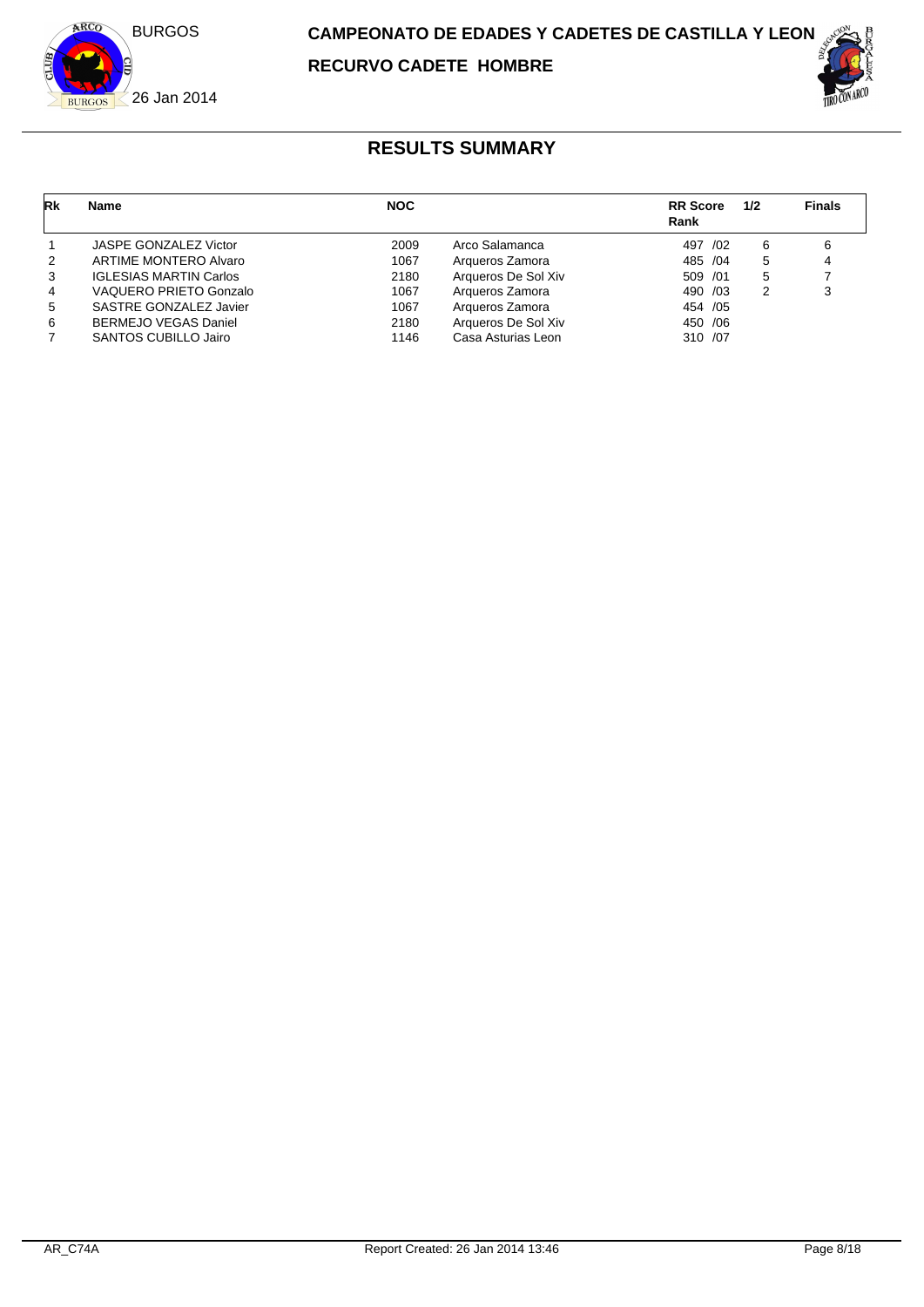

| Rk | Name                           | <b>NOC</b> |                        | <b>RR</b> Score<br>Rank | 1/4 | 1/2 | <b>Finals</b> |
|----|--------------------------------|------------|------------------------|-------------------------|-----|-----|---------------|
|    | <b>GARROTE DE BARROS Alba</b>  | 2461       | La Flecha De Salamanca | 510 /02                 | 7   |     | 6             |
| 2  | <b>IGLESIAS HERNANDEZ Eva</b>  | 2180       | Arqueros De Sol Xiv    | 534 /01                 | 6   | 6   | 4             |
| 3  | RODRIGUEZ LUCAS Lucia          | 2180       | Arqueros De Sol Xiv    | 493 /03                 | 7   | 3   | 6             |
| 4  | QUEVEDO BAYONA Itziar          | 2070       | Arco Cid               | 482 / 04                | 6   | 2   | 2             |
| 5  | <b>GONZALEZ GAZTELU Maria</b>  | 2477       | La Cuerda Floja        | 465 / 05                | 4   | (0) |               |
| 6  | <b>BSTIAN SERRANO Sandra</b>   | 0003       | Arco Chinillo          | 417 /07                 | 3   | (0) |               |
|    | FERNANDEZ GONZALEZ Eva         | 2461       | La Flecha De Salamanca | 423 / 06                |     | (0) |               |
| 8  | <b>BLAZQUEZ MATEOS Maria</b>   | 2461       | La Flecha De Salamanca | 370 / 08                | 0   | (0) |               |
| 9  | <b>GONZALEZ LINCERO Angela</b> | 2096       | Arqueros Abulenses     | 357 /09                 |     |     |               |
| 10 | <b>HERNANDEZ ROLLAN Lucia</b>  | 2477       | La Cuerda Floja        | 301 / 10                |     |     |               |
| 11 | <b>SANCHEZ CORRALES Lucia</b>  | 2180       | Arqueros De Sol Xiv    | 292 /11                 |     |     |               |
| 12 | MEDIAVILLA CARRANCIO Alicia    | 2180       | Arqueros De Sol Xiv    | 248 /12                 |     |     |               |
|    |                                |            |                        |                         |     |     |               |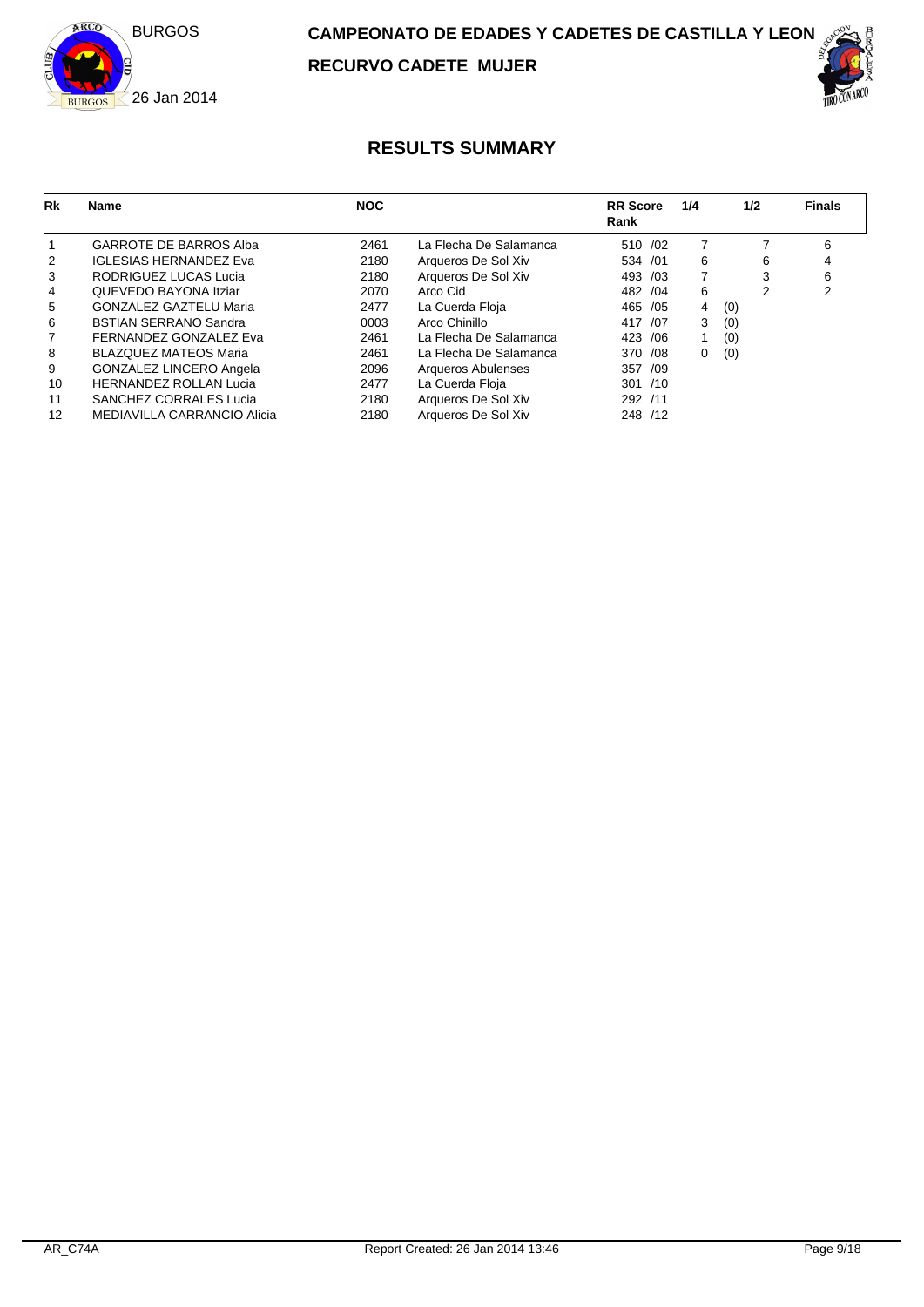

**Final Round**



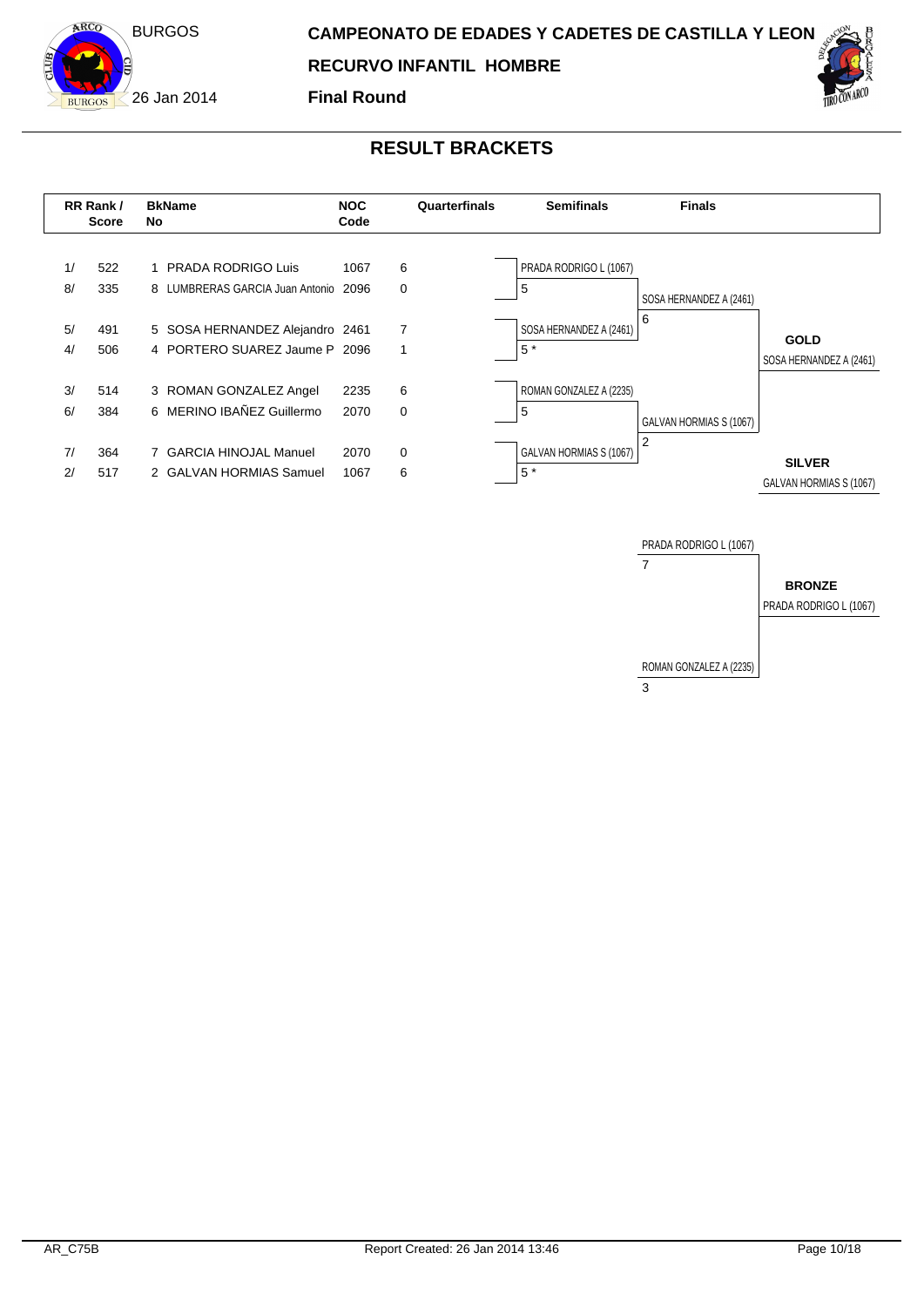

**RECURVO INFANTIL MUJER**

**Final Round**





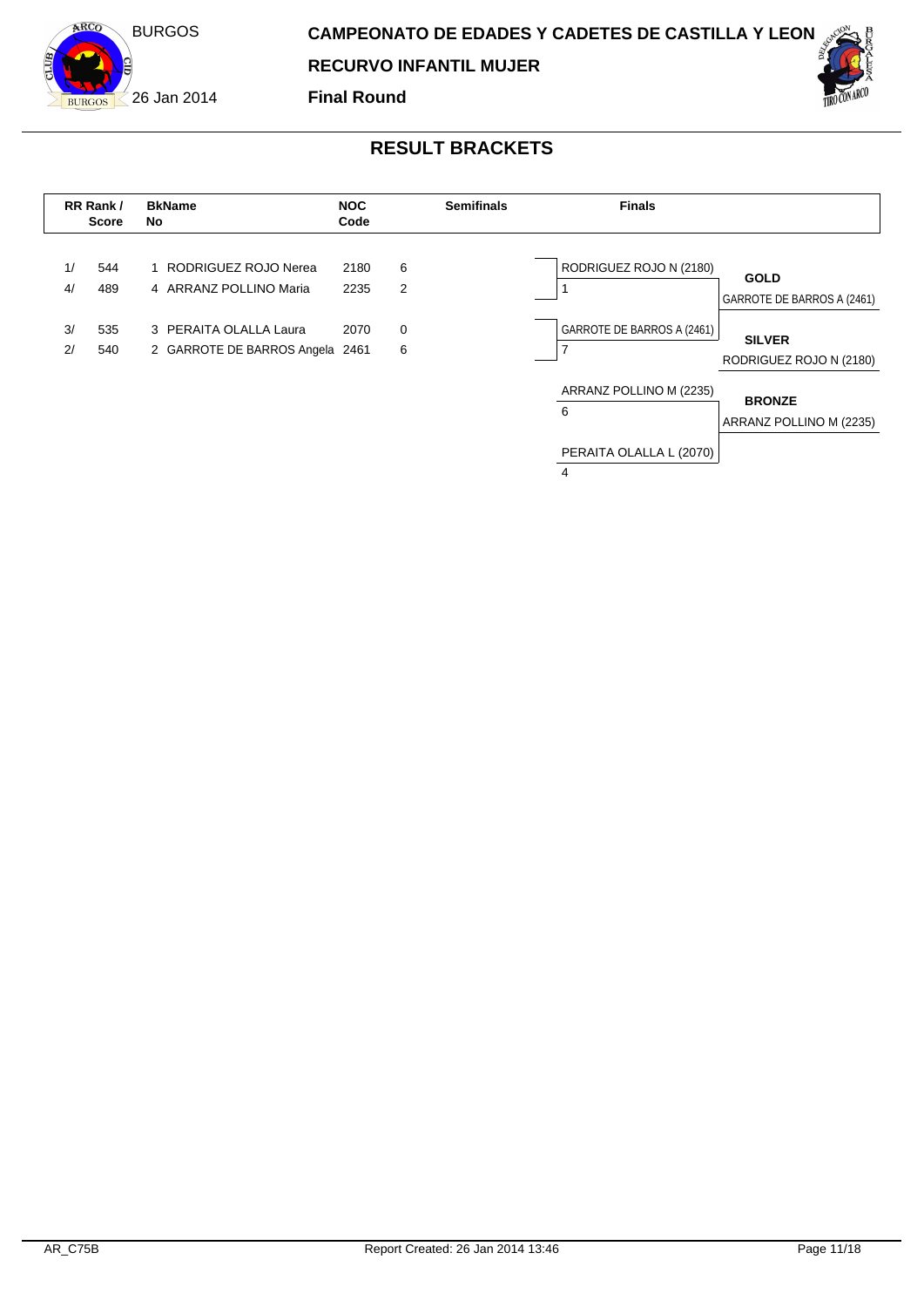

**RECURVO CADETE HOMBRE**

**Final Round**



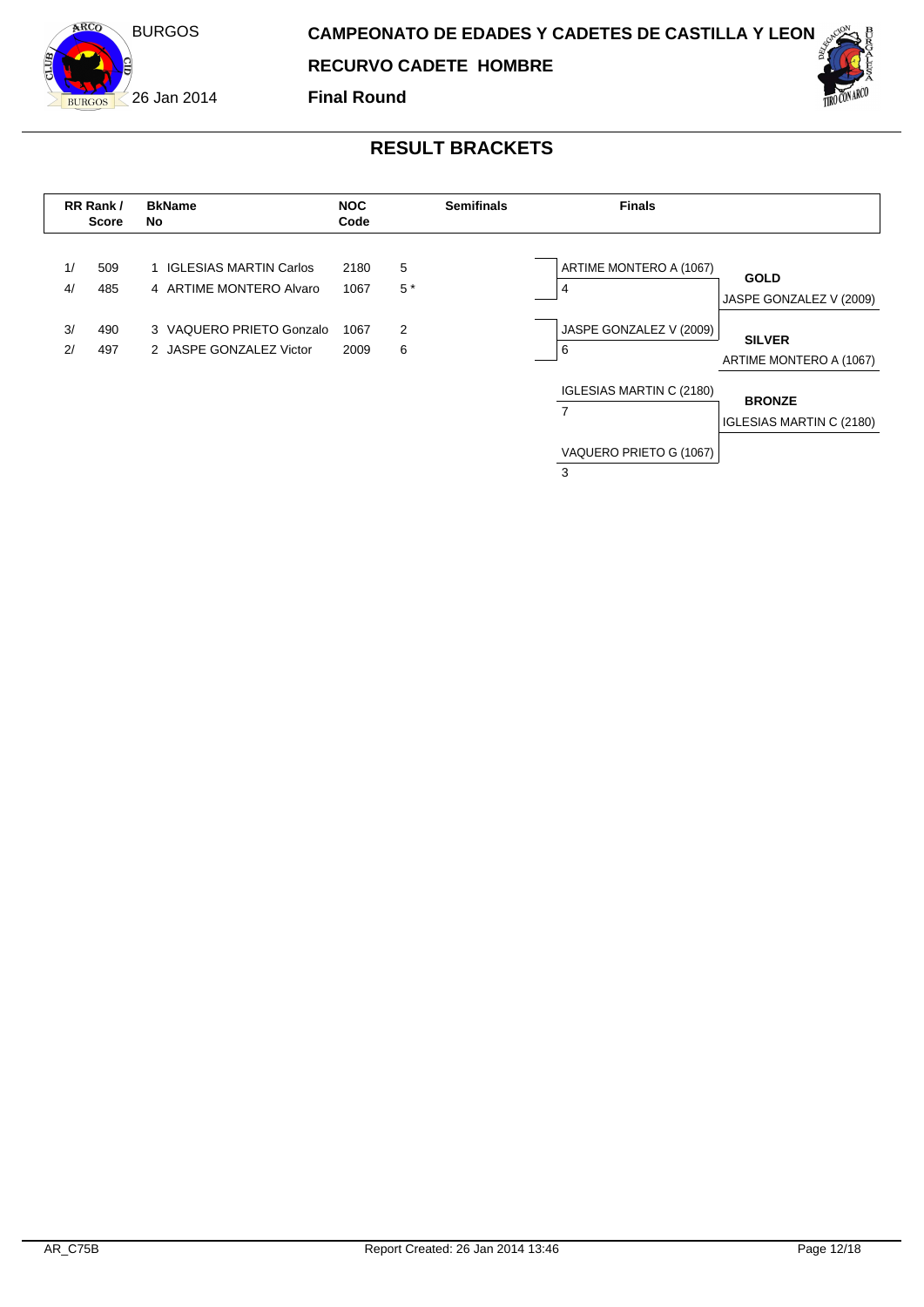

**Final Round**





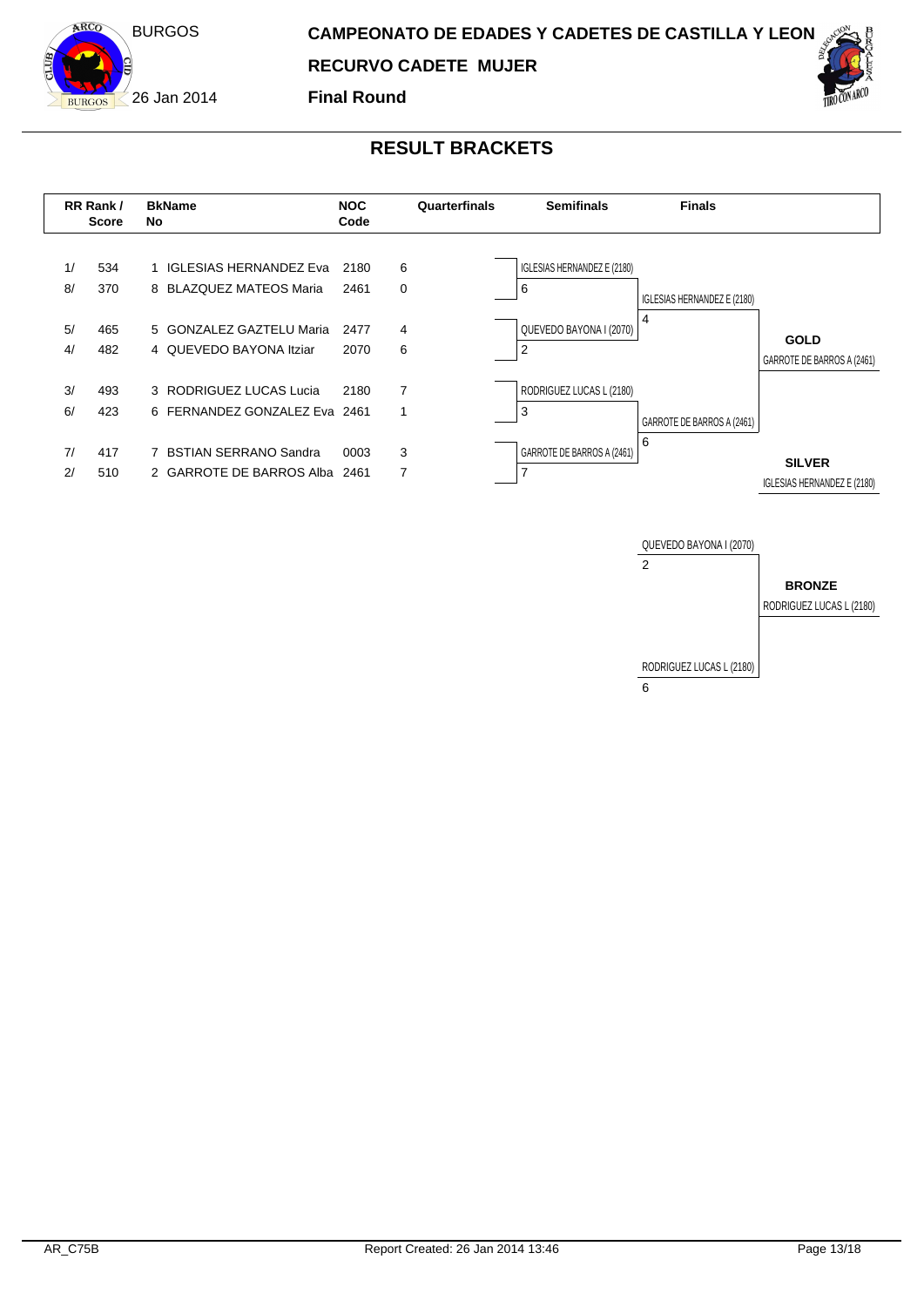



|      |                                    |      | <b>Recurve Bow - CADETE MUJER</b> |        |        |       |                |                |
|------|------------------------------------|------|-----------------------------------|--------|--------|-------|----------------|----------------|
| Pos. | <b>Athlete</b>                     | Cat. | Country                           | 18     | 18     | Total | 10             | 9              |
|      | 1-018C IGLESIAS HERNANDEZ Eva      | 00   | Arqueros De Sol Xiv<br>2180       | 265/1  | 269/1  | 534   | 17             | 28             |
|      | 1-018B GARROTE DE BARROS Alba      | 00   | La Flecha De Salamanca<br>2461    | 257/2  | 253/3  | 510   | 8              | 27             |
| 3    | 1-019C RODRIGUEZ LUCAS Lucia       | 00   | Arqueros De Sol Xiv<br>2180       | 241/3  | 252/4  | 493   | 15             | 19             |
| 4    | 1-019B QUEVEDO BAYONA Itziar       | 00   | Arco Cid<br>2070                  | 228/5  | 254/2  | 482   | 6              | 28             |
| 5.   | 1-017A GONZALEZ GAZTELU Maria      | 00   | La Cuerda Floja<br>2477           | 240/4  | 225/5  | 465   | 10             | 10             |
| 6 I  | 1-018A FERNANDEZ GONZALEZ Eva      | 00   | La Flecha De Salamanca<br>2461    | 207/6  | 216/7  | 423   | 7              | 14             |
|      | 1-018D BSTIAN SERRANO Sandra       | 00   | Arco Chinillo<br>0003             | 195/7  | 222/6  | 417   | 9              | 11             |
| 8    | 1-017D BLAZQUEZ MATEOS Maria       | 00   | La Flecha De Salamanca<br>2461    | 179/8  | 191/8  | 370   | 4              | 6              |
| 9    | 1-017B GONZALEZ LINCERO Angela     | 00   | <b>Arqueros Abulenses</b><br>2096 | 170/9  | 187/9  | 357   | б.             | 13             |
| 10 I | 1-017C HERNANDEZ ROLLAN Lucia      | 00   | La Cuerda Floja<br>2477           | 138/11 | 163/10 | 301   |                | $\overline{4}$ |
| 11   | 1-019D SANCHEZ CORRALES Lucia      | 00   | Arqueros De Sol Xiv<br>2180       | 155/10 | 137/11 | 292   | 4              | 6              |
| 12 I | 1-019A MEDIAVILLA CARRANCIO Alicia | 00   | Arqueros De Sol Xiv<br>2180       | 128/12 | 120/12 | 248   | $\overline{2}$ | 11             |

|      |                               |      | <b>Recurve Bow - CADETE HOMBRE</b> |                                 |       |       |                 |                |
|------|-------------------------------|------|------------------------------------|---------------------------------|-------|-------|-----------------|----------------|
| Pos. | Athlete                       | Cat. | <b>Country</b>                     | 18                              | 18    | Total | 10              |                |
|      | 1-016D IGLESIAS MARTIN Carlos | 00   | Arqueros De Sol Xiv<br>  2180      | 254/<br>$\overline{\mathbf{3}}$ | 255/1 | 509   | 13              | 21             |
|      | 1-016A JASPE GONZALEZ Victor  | 00   | Arco Salamanca<br>2009             | 258/1                           | 239/3 | 497   | 17              | 15             |
|      | 1-016B VAQUERO PRIETO Gonzalo | 00   | Arqueros Zamora<br>1067            | 240/4                           | 250/2 | 490   | 13              | 18             |
|      | 1-015C ARTIME MONTERO Alvaro  | 00   | Arqueros Zamora<br>1067            | 258/2                           | 227/6 | 485   | 9               | 29             |
|      | 1-015B SASTRE GONZALEZ Javier | 00   | Arqueros Zamora<br>1067            | 220/5                           | 234/4 | 454   | 13              | 13             |
| 6    | 1-016C BERMEJO VEGAS Daniel   | 00   | Arqueros De Sol Xiv<br>2180        | 220/<br>- 6                     | 230/5 | 450   | 10 <sub>1</sub> | 17             |
|      | 1-015D SANTOS CUBILLO Jairo   | 00   | Casa Asturias Leon<br>1146         | 157/                            | 153/7 | 310   | 5               | 8 <sup>1</sup> |

|   |                                  |                 | <b>Recurve Bow - INFANTIL MUJER</b>   |                                 |       |       |                 |                 |
|---|----------------------------------|-----------------|---------------------------------------|---------------------------------|-------|-------|-----------------|-----------------|
|   | Pos.   Athlete                   | Cat.            | Country                               | 18                              | 18    | Total | 10 <sup>1</sup> | 9               |
|   | 1-014D RODRIGUEZ ROJO Nerea      |                 | Arqueros De Sol Xiv<br>00 2180        | 273/2                           | 271/2 | 544   | 18              | 29 <sub>1</sub> |
|   | 1-013C GARROTE DE BARROS Angela  |                 | La Flecha De Salamanca<br>0012461     | 263/<br>$\overline{\mathbf{3}}$ | 277/1 | 540   | 18              | 28 <sup>1</sup> |
|   | 1-013B PERAITA OLALLA Laura      | 00 <sup>1</sup> | 2070 Arco Cid                         | 276/                            | 259/3 | 535   | 18              | 18 <sup>1</sup> |
|   | 1-014A ARRANZ POLLINO Maria      | 00              | <b>Arqueros Tradicionales</b><br>2235 | 237/4                           | 252/4 | 489   |                 | 21              |
| 5 | 1-013A CHAMARRO Sara             | 00              | Alto Real<br>2238                     | 221/                            | 243/5 | 464   |                 | 17              |
|   | 1-014C IGLESIAS MATIN Maria Vega | $00\,$          | Arqueros De Sol Xiv<br>l 2180         | 226/6                           | 209/6 | 435   | 10              | 15              |
|   | 1-013D SAEZ SERRANO Elia         | $00\,$          | Arqueros Abulenses<br>  2096          | 227/<br>- 5                     | 200/7 | 427   | 6               | 13              |

|      |                                      |                 | <b>Recurve Bow - INFANTIL HOMBRE</b>  |             |       |       |    |    |
|------|--------------------------------------|-----------------|---------------------------------------|-------------|-------|-------|----|----|
| Pos. | <b>Athlete</b>                       | Cat.            | <b>Country</b>                        | 18          | 18    | Total | 10 |    |
|      | 1-011D PRADA RODRIGO Luis            | 00              | 1067<br>Arqueros Zamora               | 260/<br>-2  | 262/1 | 522   | 10 | 30 |
|      | 1-012A GALVAN HORMIAS Samuel         | 00              | Arqueros Zamora<br>1067               | 257/3       | 260/2 | 517   | 12 | 21 |
|      | 1-011C ROMAN GONZALEZ Angel          | 00              | <b>Arqueros Tradicionales</b><br>2235 | 266/1       | 248/5 | 514   | 13 | 23 |
|      | 1-010B PORTERO SUAREZ Jaume P        | 00              | <b>Arqueros Abulenses</b><br>2096     | 250/<br>-4  | 256/4 | 506   | 10 | 22 |
| 5.   | 1-010D SOSA HERNANDEZ Alejandro      | 00 <sup>1</sup> | La Flecha De Salamanca<br>2461        | 233/5       | 258/3 | 491   | 11 | 22 |
| 6    | 1-012B MERINO IBAÑEZ Guillermo       | 0 <sup>0</sup>  | Arco Cid<br>2070                      | 210/<br>- 6 | 174/7 | 384   | 3  | 4  |
|      | 1-011A GARCIA HINOJAL Manuel         | 00              | 2070<br>Arco Cid                      | 172/        | 192/6 | 364   | 2  | 9  |
| 8    | 1-010C LUMBRERAS GARCIA Juan Antonio | $00\,$          | Arqueros Abulenses<br>2096            | 164/<br>8   | 171/8 | 335   | 2  | 6  |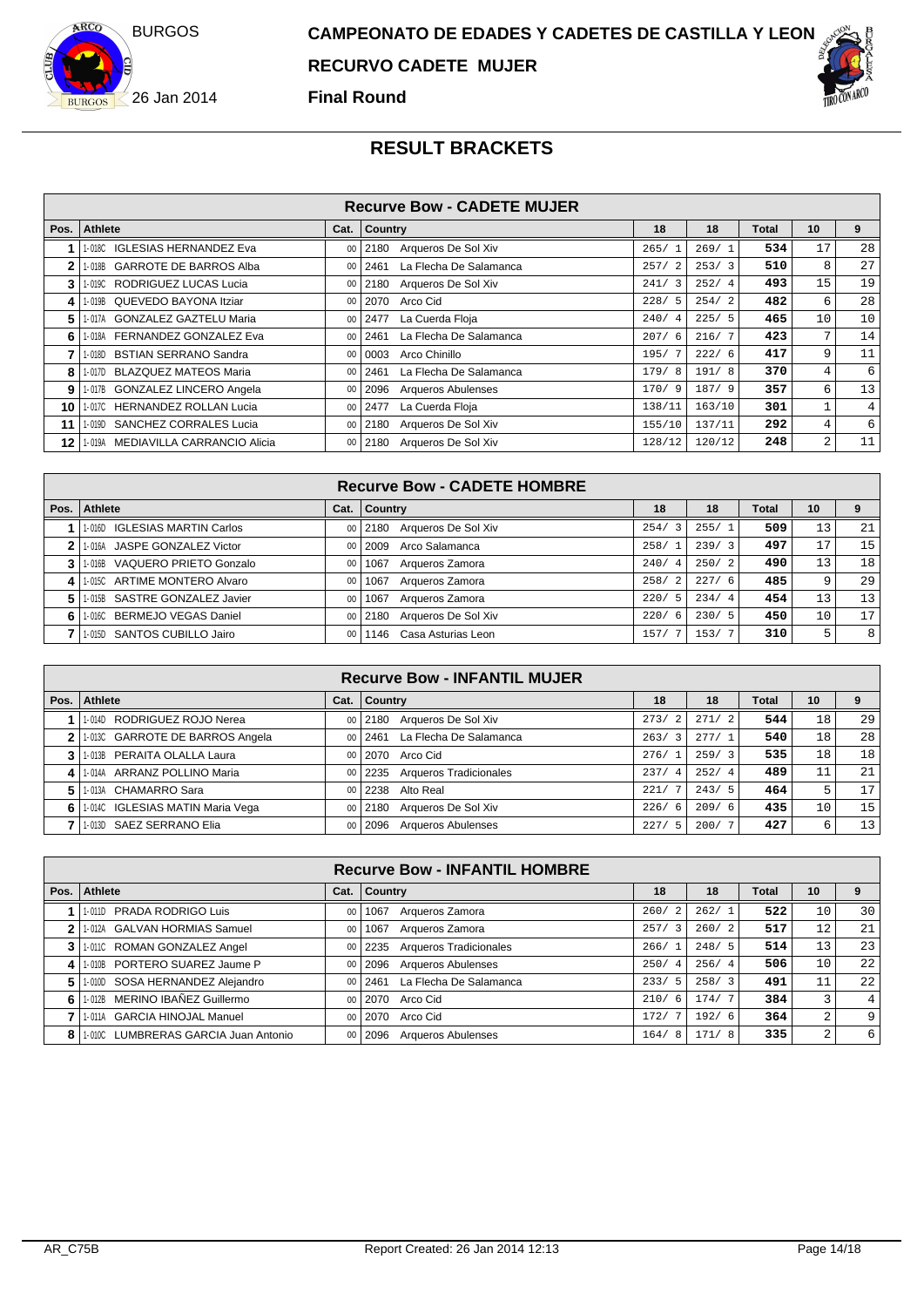



### **Final Round**

|        | <b>Recurve Bow - ALEVIN MUJER</b> |    |                                |                        |       |       |    |                |  |  |
|--------|-----------------------------------|----|--------------------------------|------------------------|-------|-------|----|----------------|--|--|
| Pos. I | Athlete                           |    | Cat.   Country                 | 18                     | 18    | Total | 10 |                |  |  |
|        | 1-008B BLAZQUEZ MATEOS Jimena     | 00 | La Flecha De Salamanca<br>2461 | 278/                   | 265/3 | 543   | 22 | 24             |  |  |
|        | 1-008C ANTON ACHA Natalia         | 00 | 2070 Arco Cid                  | 271/<br>$\overline{2}$ | 270/1 | 541   | 20 | 23             |  |  |
|        | 1-009D RODRIGUEZ LUCAS Isabel     | 00 | Arqueros De Sol Xiv<br>2180    | 256/<br>$\overline{3}$ | 267/2 | 523   | 16 | 22             |  |  |
| 4      | 1-009B CRIADO REGO Sara           | 00 | Arqueros Zamora<br>1067        | 247/<br>5              | 258/4 | 505   | 11 | 20             |  |  |
| 5.     | 1-009A GONZALEZ GARRIDO Raquel    | 00 | 1067<br>Arqueros Zamora        | 247/<br>$\overline{4}$ | 229/5 | 476   | 11 | 171            |  |  |
|        | 1-008D SAN MARTIN IZARA Carolina  | 00 | 2070<br>Arco Cid               | 181/<br>- 6            | 157/6 | 338   |    | 51             |  |  |
|        | 1-009C MORENO GARCIA Lucia        | 00 | 2070<br>Arco Cid               | 174/                   | 145/  | 319   |    | 4 <sup>1</sup> |  |  |

|              | <b>Recurve Bow - ALEVIN HOMBRE</b>      |      |                                |                        |        |       |    |    |  |  |  |
|--------------|-----------------------------------------|------|--------------------------------|------------------------|--------|-------|----|----|--|--|--|
| Pos.         | <b>Athlete</b>                          | Cat. | <b>Country</b>                 | 18                     | 18     | Total | 10 | 9  |  |  |  |
|              | 1-007A ALVAREZ RODRIGUEZ Jorge          | 00   | Arqueros Zamora<br>1067        | 279/<br>2              | 281/2  | 560   | 25 | 30 |  |  |  |
| $\mathbf{2}$ | <b>ESCUDERO OLLERO Marcos</b><br>1-006B | 00   | La Flecha De Salamanca<br>2461 | 282/                   | 277/3  | 559   | 33 | 18 |  |  |  |
| 3            | FERNANDEZ SANCHEZ Alvaro<br>1-005D      | 00   | La Flecha De Salamanca<br>2461 | 279/3                  | 274/4  | 553   | 16 | 27 |  |  |  |
| 4            | 1-007D SANCHEZ CORRALES Pablo Enrique   | 00   | Arqueros De Sol Xiv<br>2180    | 263/5                  | 281/1  | 544   | 24 | 19 |  |  |  |
| 5.           | 1-008A SANTIAGO GONZALEZ Ruben          | 00   | Arco Cid<br>2070               | 273/<br>$\overline{4}$ | 263/5  | 536   | 22 | 22 |  |  |  |
| 6.           | 1-006C MORUJO MARUGAN Cesar             | 00   | 2033<br>Atalaya                | 249/7                  | 252/6  | 501   | 8  | 23 |  |  |  |
|              | DEL NOGAL MARTIN Juan<br>1-005C         | 00   | Arqueros Abulenses<br>2096     | 254/6                  | 237/8  | 491   | 11 | 20 |  |  |  |
| 8            | 1-007B CABRERO DELGADO Marccos          | 00   | Arqueros Zamora<br>1067        | 239/8                  | 239/7  | 478   | 6  | 22 |  |  |  |
| 9            | 1-006A GARCIA ARNAIZ Raul               | 00   | 2070<br>Arco Cid               | 217/9                  | 223/9  | 440   | 5  | 11 |  |  |  |
| 10           | <b>BEATO JUAREZ Daniel</b><br>1-005B    | 00   | Arco Cid<br>2070               | 216/10                 | 221/10 | 437   | 6  | 8  |  |  |  |
| 11           | 1-007C MEDIAVILLA CARRANCIO Adrian      | 00   | Orion-Palencia<br>0000         | 209/11                 | 204/11 | 413   | п. | 6  |  |  |  |

| <b>Recurve Bow - BENJAMIN MUJER</b> |      |                               |      |       |              |                 |    |  |  |
|-------------------------------------|------|-------------------------------|------|-------|--------------|-----------------|----|--|--|
| Pos. Athlete                        | Cat. | <b>Country</b>                |      | 12    | <b>Total</b> | 10              |    |  |  |
| 1-002B BLAZQUEZ PEREZ Lucia         |      | 00 2096<br>Argueros Abulenses | 267/ | 274/  | 541          | 14 <sub>1</sub> | 35 |  |  |
| PEREZ GUINALDO Nerea<br>1-002C      |      | La Cuerda Floia<br>00 2477    | 251/ | 244/2 | 495          | 101             | 17 |  |  |

|      |                                  |        | <b>Recurve Bow - BENJAMIN HOMBRE</b> |                        |                        |              |    |    |
|------|----------------------------------|--------|--------------------------------------|------------------------|------------------------|--------------|----|----|
| Pos. | Athlete                          | Cat.   | ∣ Countrv                            | 12                     | 12                     | <b>Total</b> | 10 |    |
|      | 1-001D MOREIRA FERNANDEZ Adrian  | $00\,$ | Argueros Zamora<br>  1067            | 259/<br>$\overline{2}$ | 271/1                  | 530          | רו | 21 |
|      | 2 1.001B HERNANDEZ MADRUGA Mario |        | Arqueros De Sol Xiv<br>00 2180       | 272/                   | 254/2                  | 526          | 20 | 24 |
|      | 1.002A LORIENCCE LOPEZ Sergio    | 00     | 1067<br>Argueros Zamora              | 249/<br>$\mathbf{z}$   | 234/3                  | 483          | 10 | 18 |
|      | 1-001C CARCEDO LARA Albar        |        | 00 2070 Arco Cid                     | 237/<br>-4             | 229/<br>$\overline{a}$ | 466          |    | 13 |

|      |                              |      | <b>Recurve Bow - ARDILLA HOMBRE</b> |     |    |              |    |        |
|------|------------------------------|------|-------------------------------------|-----|----|--------------|----|--------|
| Pos. | <b>Athlete</b>               | Cat. | <sup>1</sup> Country                | 12  | 12 | <b>Total</b> | 10 |        |
|      | CAIDAS BLANCO Luis<br>1-001A |      | Argueros Abulenses<br>00   2096     | 90, | 77 | 167          |    | $\sim$ |

|                                    |      | <b>Compound Bow - CADETE HOMBRE</b> |      |      |              |    |  |
|------------------------------------|------|-------------------------------------|------|------|--------------|----|--|
| Pos. Athlete                       | Cat. | ∣ Countrv                           | 18   | 18   | <b>Total</b> | 10 |  |
| FERNANDEZ SANCHEZ Sergio<br>1-015A |      | 00   2461<br>La Flecha De Salamanca | 276/ | 268/ | 544          | 16 |  |